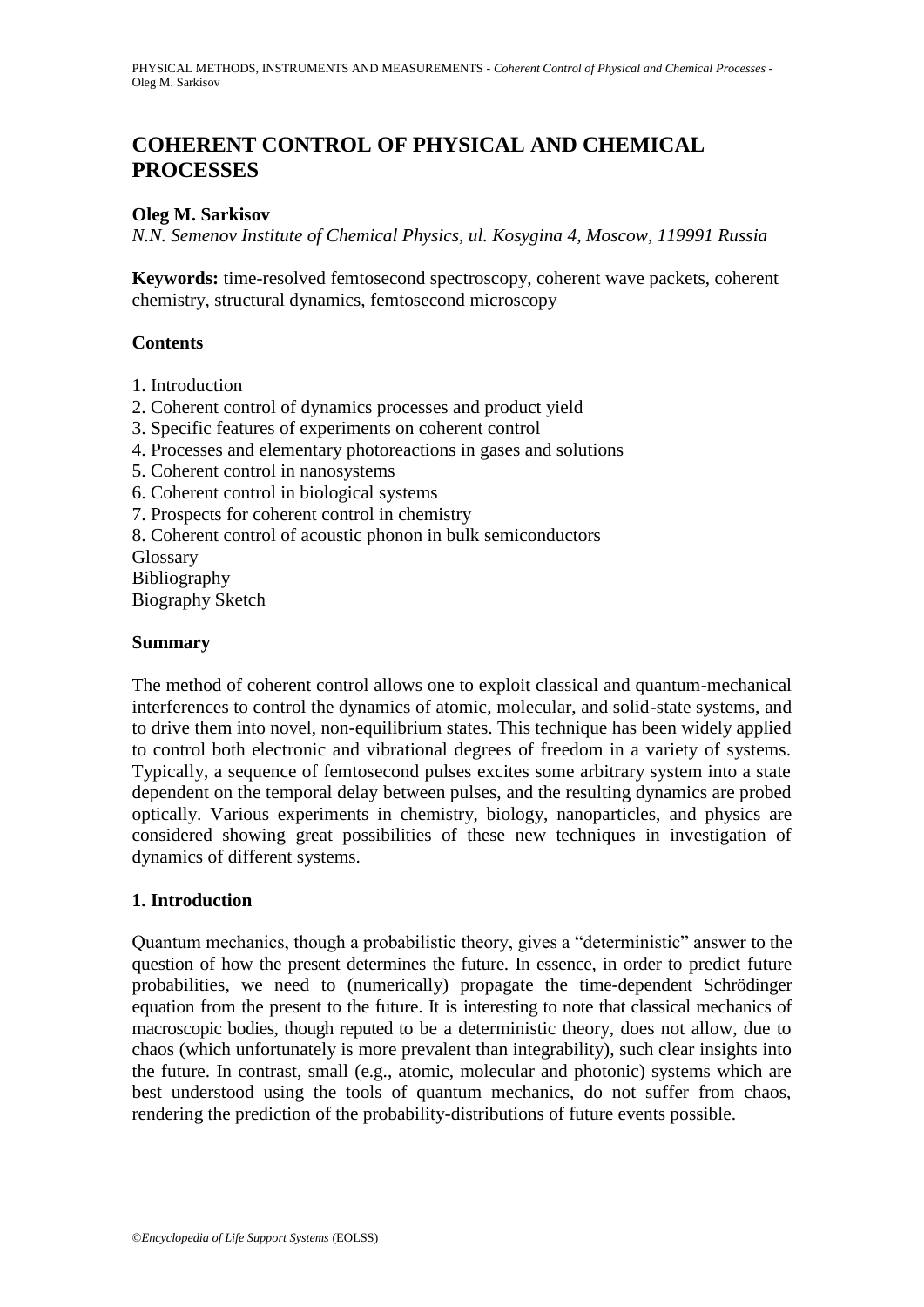The field of quantum control deals with an important modification of this task, namely, it asks: given a wave function in the present, what dynamics, i.e. what Hamiltonian, guarantees a desired outcome or "objective" in the future? In practice one may achieve this goal of modifying and finding the desired Hamiltonian by introducing external fields, e.g. laser light. It is then possible to reach the objective in a "trial-and-error" fashion, performed either numerically or in the laboratory. We can guess or build a Hamiltonian, do an experiment, or propagate the initial wave function to the future, compare the result with the desirable objective, and correct the guess for the Hamiltonian until satisfactory agreement with the objective is reached. A systematic way of executing this procedure is the sub-field called "optimal control".

The trial-and-error method is often very time consuming and rarely provides mechanistic insight. There are situations where analytical solutions exist, rendering the control strategies more transparent. This is especially so when one can identify quantum interferences as the heart of quantum control, the essence of the field called "coherent" control".

The experience accumulated so far by many groups is that quantum interferences are the mechanism underlying most successful control scenarios and control experiments. The identification of the control mechanism is especially facile when the time-dependence of the Hamiltonian merely serves to prepare a state which then evolves in the absence of external fields. Analytical theories also exist when the explicit time dependence of the Hamiltonian can be treated adiabatically.

Under these circumstances one can identify the quantum interfering pathways that lead to control, allowing for the simultaneous exploration of entire "landscapes" (and not just a single "desirable" objective) resulting from varying all the experimental "knobs" at our disposal, e.g., relative- and envelope-phases, intensities, polarizations, and pulsesequencing. Such "pulse-shaping" knobs are now available down to the sub-femtosecond regime in broad spectral regions ranging from the UV to the IR.

Comprehensive investigations of the quantum interference required to control dynamical processes will result in a more detailed understanding of the dynamics themselves. Together with experimental progress –the stage is now set for many exciting applications in fundamental and applied sciences by "tailoring" light-matter interactions essentially at will. We consider below some examples of coherent control techniques in physics, chemistry and biology.

# **2. Coherent Control of Dynamics of Chemical Processes and Product Yield**

In a stochastic (traditional) reaction, energy localization in a desired region is governed by statistical fluctuations. However, when lasers were invented they were considered the ideal tool for microscopic control of chemical reactions, that is, selective cleavage or formation of chemical bonds. By exactly tuning the monochromatic laser light according to the local mode frequency of a specific chemical bond, it was thought that enough energy could be deposited in this specific mode to cause selective bond breakage. In most experiments, however, selectivity is lost because of rapid intramolecular energy redistribution. Several control schemes have been proposed that make use of the coherent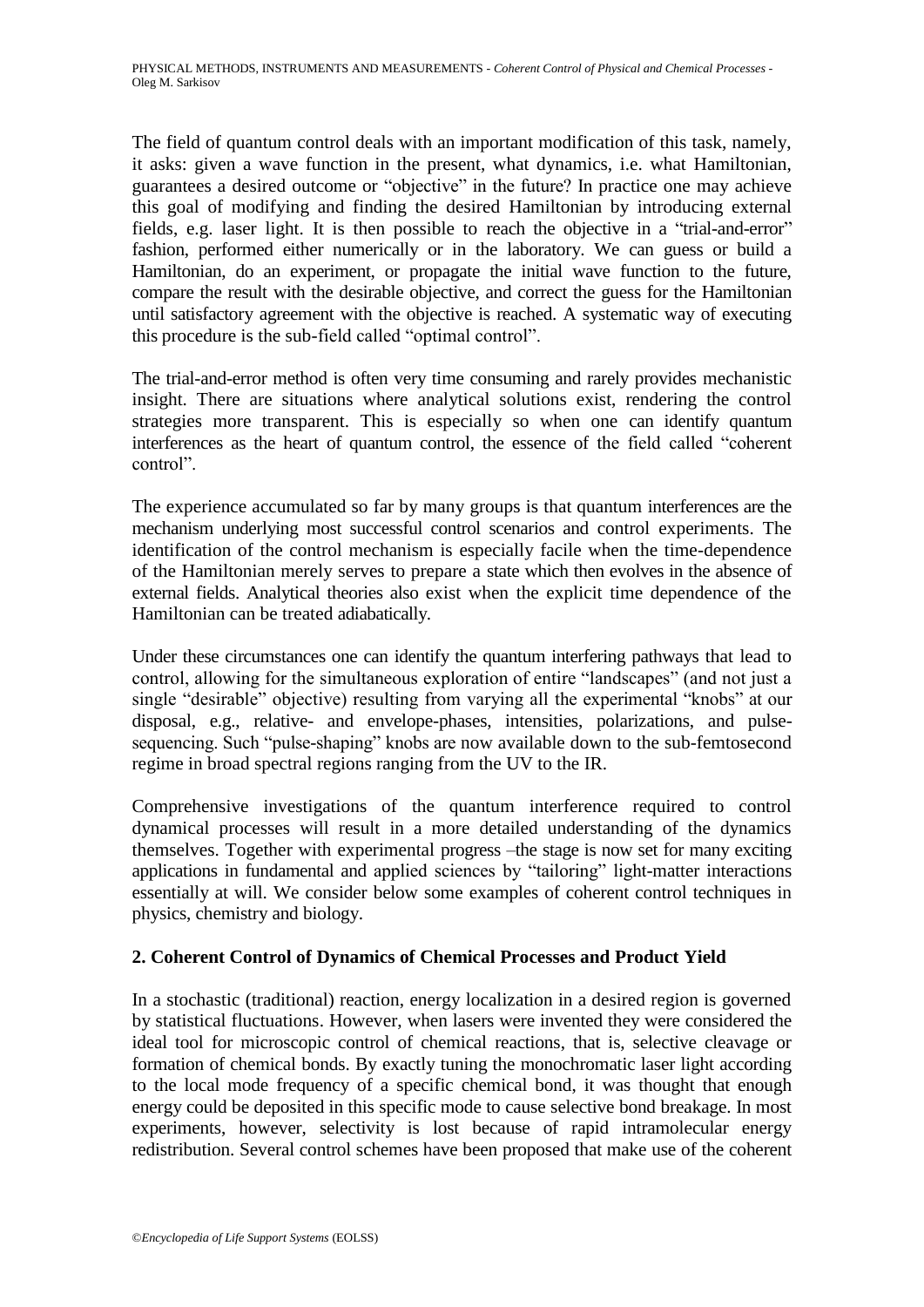nature of laser radiation. Known as "coherent control"(this is sometimes called ―quantum‖), these schemes access the broad range of quantum interference effects. The key principle of coherent control of various systems to obtain a desired result consists in targeted control of quantum interference.

Brumer and Shapiro (1986), for example, showed theoretically that in a quantum mechanical system simultaneous one- and three-photon excitation can lead to constructive or destructive interference of different reaction pathways, depending on the relative phase of the light waves. Experimental realizations have been carried out on atomic and small molecular systems. A somewhat different control scheme makes use of the rapid progress in ultrashort laser pulse technology. For example, Tannor, Kosloff, and Rice (1986) suggested a "pump-dump" technique, which has been realized experimentally by several groups.

Progress in research on the possibility of coherent control follows two avenues. The most widely used method is based on the theory of optimal control and construction of self-learning feedback algorithms. It was developed because the PES (potential energy surface of the reaction) parameters are usually unknown. The approach (Figure 1) involves experimental determination of the ratio of product yields in two channels. This information is transferred to a computer. A computer program makes it possible to vary the parameters of the excitation pulse (phases, amplitudes, and polarizations of spectral components) and to determine the fields corresponding to the maximal and minimal product yields.

The drawbacks of this approach are unpredictability of results and ambiguity of correspondence between the optimal femtosecond pulse found and the global extremum.



Figure 1.Scheme of coherent control of the yield of reaction products based on the theory of optimal control.

This approach is developed in many studies of samples of different degree of This approach is developed in many studies of samples of different degree of complexity. For instance, photo fragmentation of  $MeCOOCF<sub>3</sub>$ ,  $MeCOND<sub>3</sub>$ , and MeCOCCl<sub>3</sub> was studied by D. Gardoza, M. Baertschu and T. Weinacht (2005). Reaction products were detected using a mass spectrometer. It was shown that variation of the amplitudes and phases can be used for generation of different fragment ions and, therefore, for optimization of the product yield ratio. The relative yields of products having two different weights can vary from 1 to 3. Interesting results were obtained by F. Vetter with colleagues (2005) in studies of photo dissociation of  $\text{Na}_{m}\text{K}_{n}$  clusters. It was shown that coherent control can be used for controlling the wave-packet motion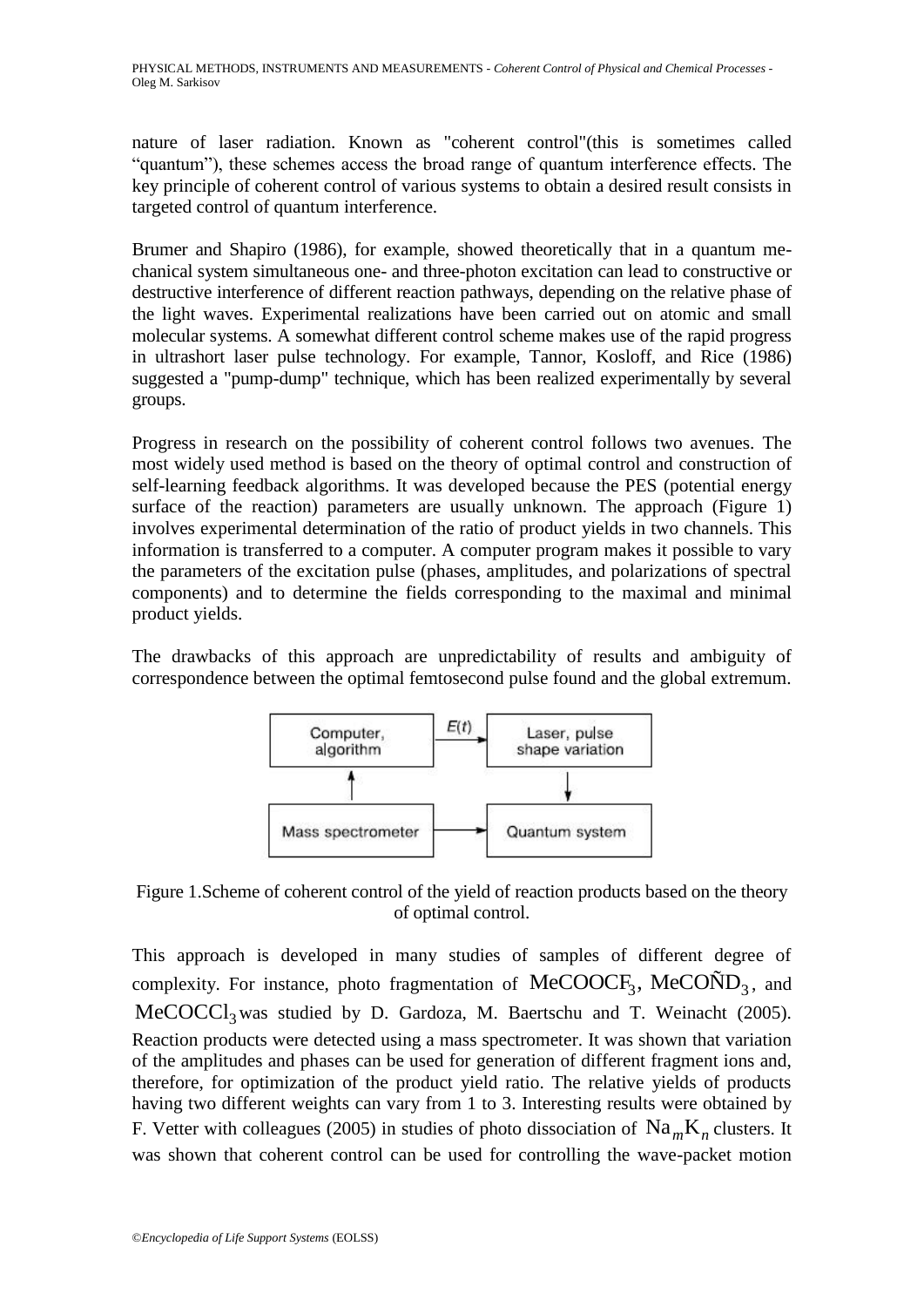dynamics if the frequency of incident light is equal to the frequency of vibrational transitions. This approach is appropriate in the case of optical detection of products.

The second avenue of research includes the development of concepts of microscopic mechanisms of coherent control. The main idea of the approach is to choose branching intramolecular processes, to study them experimentally, and to construct theoretical models for various types of branching. Comparison of theoretical models with experimental data will provide a qualitative picture of the processes, which makes it possible to predict the possibility of coherent control in various systems. However, this approach is of limited use because of difficulties in calculations of polyatomic systems.

### **3. Specific Features of Experiments on Coherent Control**

The development of coherent control of processes in electronic-excited states shows the greatest progress, because by varying the amplitudes and phases of spectral components of the excitation pulse one can with relative ease create coherent wave packets with different parameters in the electronic-excited state. The amplitudes and phases of femtosecond pulses can be varied using some devices. One of them is schematically shown in Figure2.



Figure 2. Scheme of a device for variation of the amplitude and phase of femtosecond pulse. Initial (*A*) and transformed (*B*) shapes of femtosecond pulse

A femtosecond pulse is decomposed over spectral components. The device permits variation of the (*i*) optical path length of spectral components to vary the phases  $\gamma_k$  of the stationary excited vibrational states contributing to the coherent wave packet and (*ii*) polarization of each spectral component to vary their amplitudes  $C_k$  (this is attained using polarizers). Figure 3 presents a possible initial (A) and a possible final (B) coherent wave packet. By varying the parameters of the excitation pulse one can achieve targeted manipulation of the structure and interference of the coherent wave packet.

The authors of some studies on coherent control used a simplified approach involving variation of only phase characteristics of the femtosecond excitation pulse. In the simplest case this is achieved by varying the linear chirp  $\beta$  (parameter that characterizes the rate of phase modulation). The parameter  $\beta$  defines which spectral components irradiate the sample earlier and which do it later. This means that a change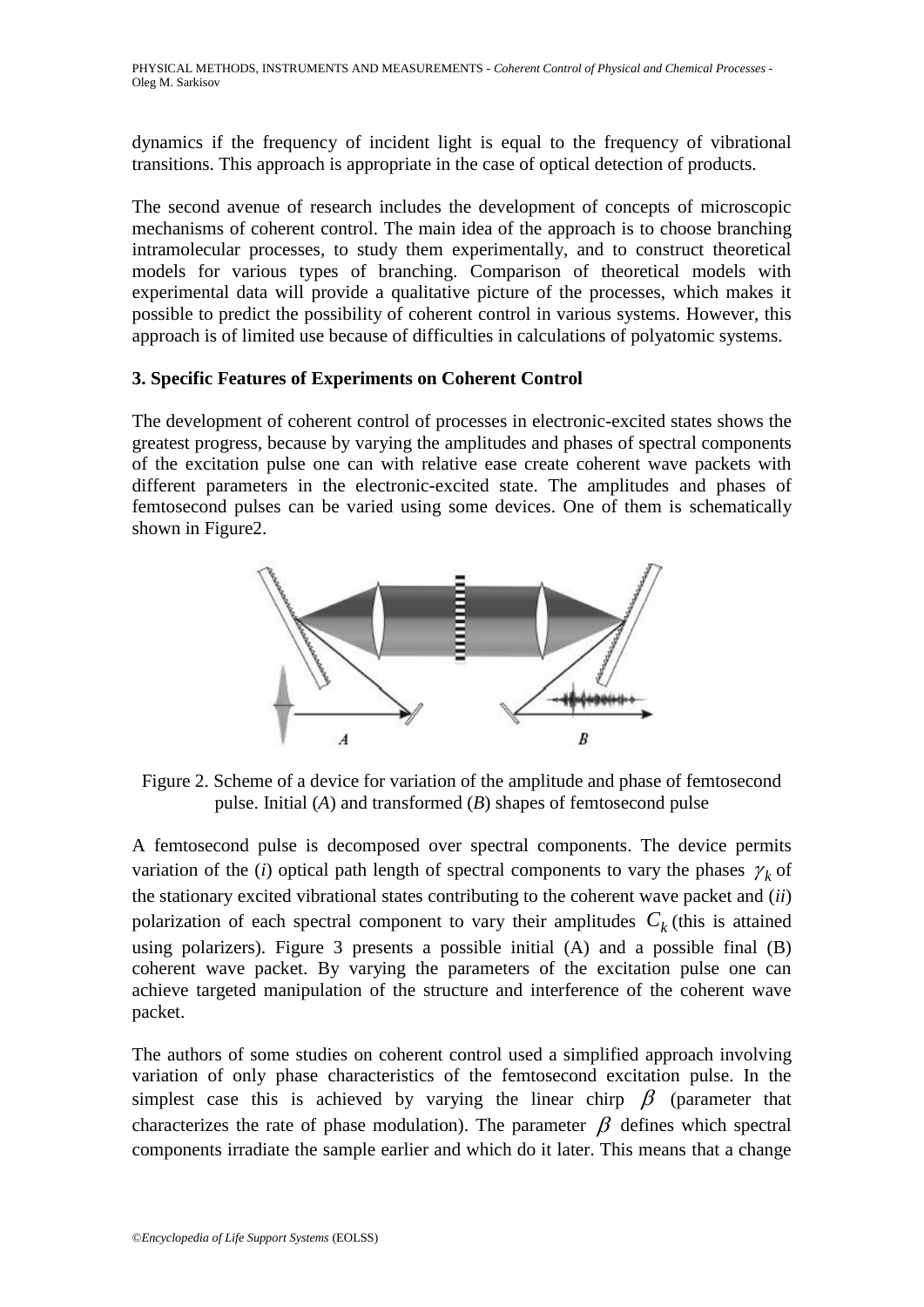in the parameter  $\beta$  causes the phase of vibrations, *i.e.*, synchronization of nuclear motion, to vary. By varying the linear chirp magnitude the structure and interference of the coherent wave packet created can be varied in targeted manner to achieve coherent control.

At present, coherent control in small systems was experimentally implemented in gases and solutions, in nanoscale and microscopic solid particles, in condensed matter, and in biological compounds. We will consider them separately.

# **4. Processes and Elementary Photoreactions in Gases and Solutions.**

Examples of coherent control of various processes in small systems are presented in Table 1.

| <b>Process type</b>                                            | <b>System</b>                     | <b>Reference</b> |
|----------------------------------------------------------------|-----------------------------------|------------------|
| Multiphoton light absorption                                   | Diatomic molecules                | Krivoguz (2004,  |
|                                                                |                                   | 2005             |
| Dynamics of nuclear vibrations   Iodine molecules in gas phase |                                   | Lozovoy (1999)   |
| Multophoton photodissociation                                  | Ammonia molecules in gas phase    | Sarkisov (2001)  |
| Proton transfer reactions                                      | $(2,2 - Bipyridine) -3,3 -diolin$ | Sarkisov (2001)  |
|                                                                | solution                          |                  |
| Bifunctional compounds                                         |                                   | Sarkisov (2006)  |
| Isomerization                                                  | Spiropyrans                       | Konorov (2003)   |

Table 1. Examples of coherent control of various processes in small systems

It was theoretically shown that in two-level systems the dependence of the probability of three-photon absorption on the linear chirp  $\beta$  of the femtosecond excitation pulse is governed by the pulse duration only. In the presence of an intermediate resonant electron level the dependence of the probability of three-photon absorption of a femtosecond pulse depends strongly on the phase characteristics (sign and magnitude) of the linear chirp. This can be explained by important role of the evolution of the coherent wave packet in the intermediate electronic state. According to calculations, the character (fall or raise) of the monotonic dependence of the three-photon absorption probability on  $\beta$  depends strongly on the character (repulsive or attractive) of the intermediate term.

Coherent control of the vibrational dynamics of nuclear motion in iodine molecule (Figure3) was studied theoretically and experimentally. In the experiments, the excitation energy was too low to initiate the chemical reaction. The excitation energy of a molecule is such that no chemical reaction occurs. Figures 3 *a*, *b* present the experimental dependences of the detected signal on the time delay between the probe pulse and excitation pulse at different signs of the chirp  $\beta$ . As can be seen, vibrations of even a small diatomic molecule are a complex process, which is strongly dependent on the sign of the parameter  $\beta$ . Since the excited-state PES is known, theory describes experimental data without fitting parameters. Figures 3, *c–f* present the density probability maps for the system location at different points of the phase space. At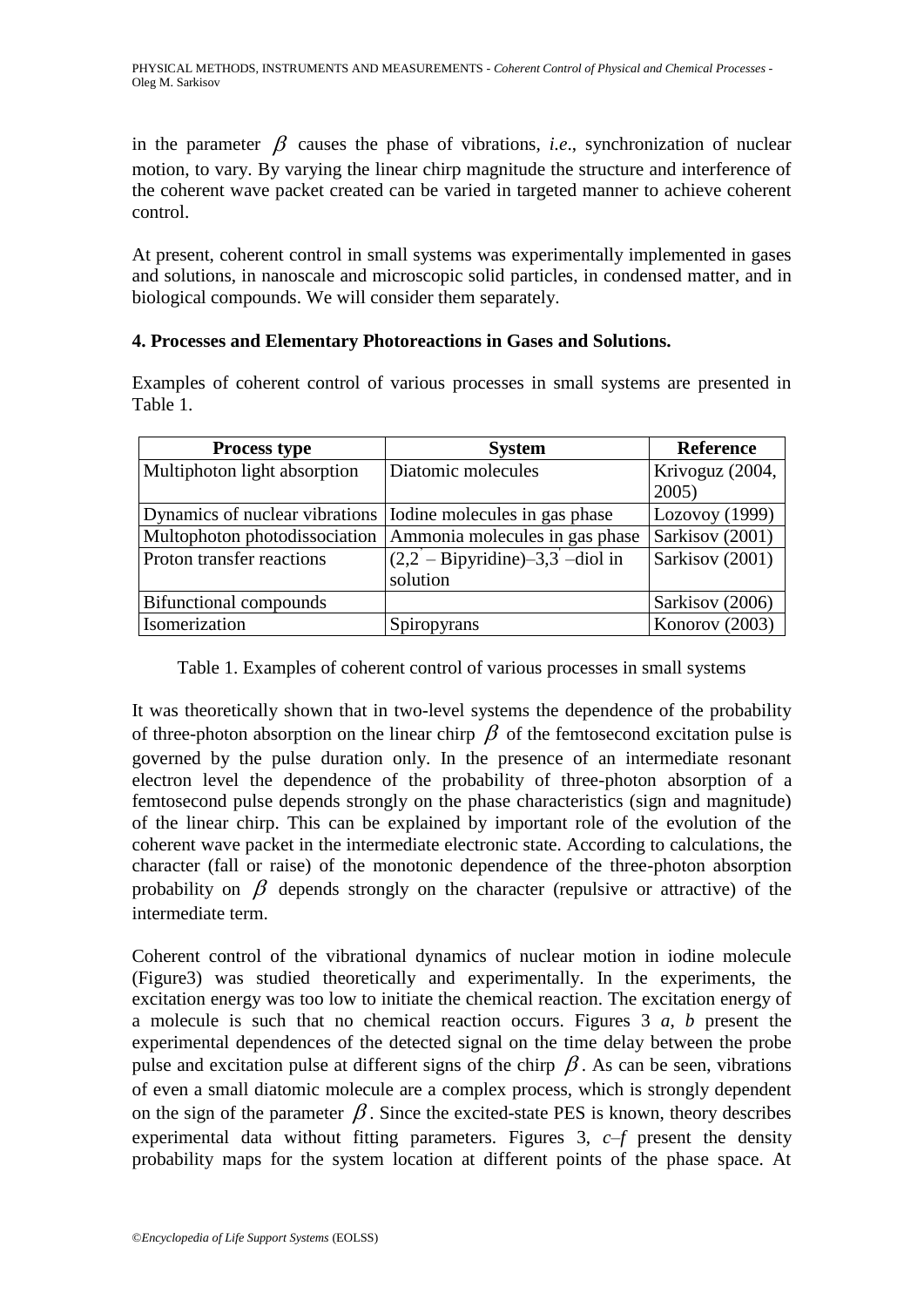negative  $\beta$  values, the wave packet is localized at 3.2–3.4 Å, whereas at positive  $\beta$ values, it is delocalized over almost the whole molecule.



Figure 3. Experimental (*1*) and theoretical (*2*) results obtained in studies of the dynamics of coherent vibrational wave packets ( $\beta$  = -2000 (*a*) and 2000 fs<sup>2</sup> (*b*); density probabilities for the system to have a preset pulse (*P*) and to be located at particular internuclear distance (*R*) at  $\beta = -2000$  (*c*, *e*) and 2000 fs<sup>2</sup> (*d*, *f*) and a time delay of  $0 \left( \tilde{n}, d \right)$  and 200 fs  $(e, f)$ . Darker areas correspond to higher probability densities.

The results of coherent control of product yield upon multiphonon photo dissociation of ammonia are shown in Figure 4. As the system absorbs the femtosecond pulse, the reaction proceeds by two channels involving (i) cleavage of one bond to produce a hydrogen atom and a radical and (ii) formation of dihydrogen and electronic-excited  $N$ I molecule. From Figure 4 it follows that the yield of  $N$ I varies over a wide range depending on the parameter  $\beta$ .

Tautomerization of (2,2´-bipyridine)-3,3´-diol was studied in 2001 by Sarkisov *et al*. Excitation of the molecule is followed by the processes proceeding by two intramolecular concurrent channels, namely, concerted transfer of two protons and transfer of a single proton only (Scheme 1). Figure 5 presents the stimulated emission spectrum of the two tautomers formed at a time delay of 250 fs (no other processes do occur under these conditions). The difference in the stimulated emission spectra between these two tautomers at different  $\beta$  values unambiguously indicates a change in the transfer rates of one and two protons.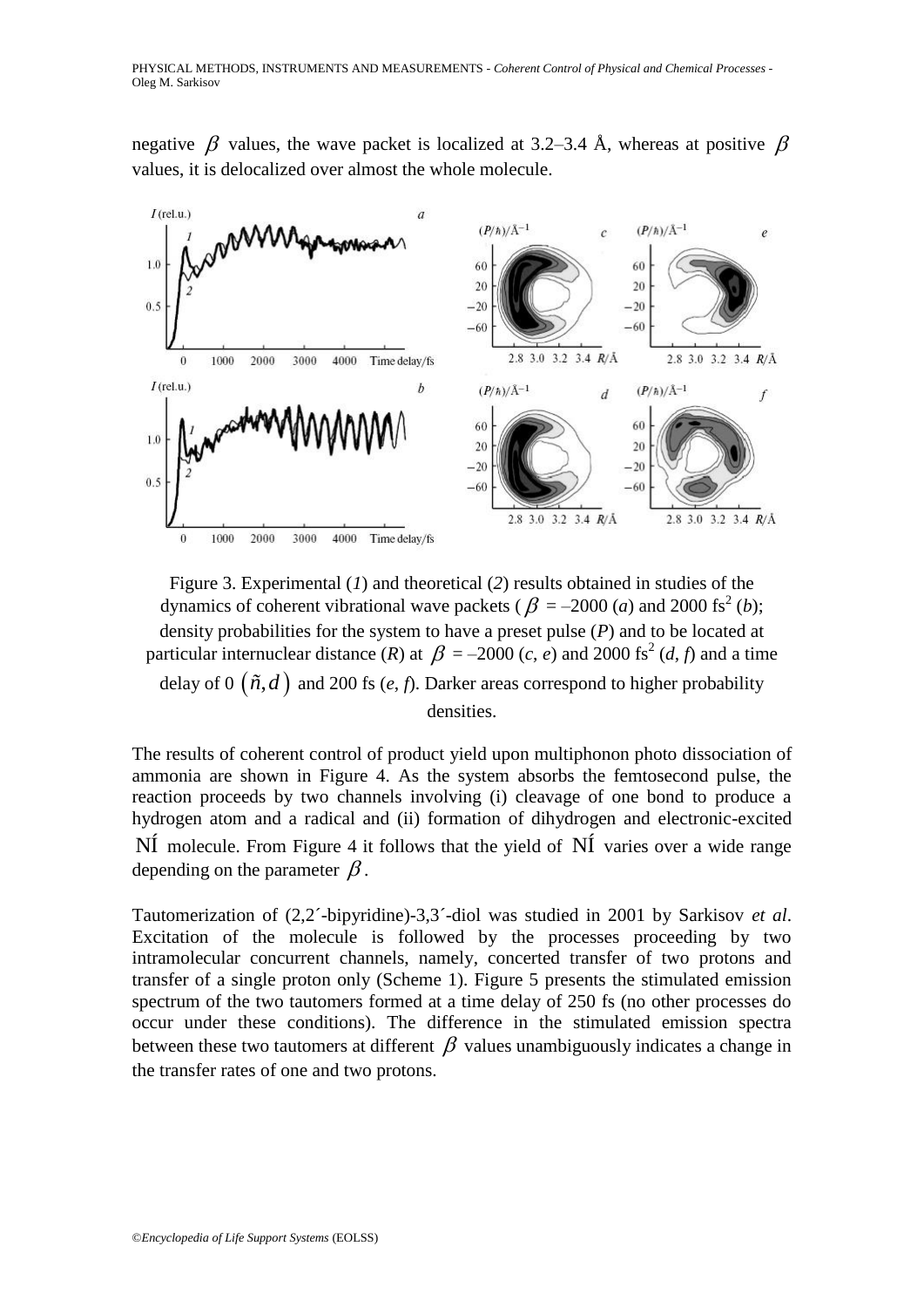TO ACCESS ALL THE **19 PAGES** OF THIS CHAPTER, Visit[: http://www.eolss.net/Eolss-sampleAllChapter.aspx](https://www.eolss.net/ebooklib/sc_cart.aspx?File=E6-08-06-05)

#### **Bibliography**

- -

#### *Books and reviews*

D'Alessandro Domenico (2004). *Introduction to Quantum Control and Dynamics*. Chapman & Hall/CRC Applied Mathematics & Nonlinear Science , pp.360. [This book presents the mathematical concepts and fundamental physics behind the analysis and control of quantum dynamics, emphasizing the application of Lie algebra and Lie group theory. After introducing the basics of quantum mechanics, the book derives a class of models for quantum control systems from fundamental physics. It examines the controllability and observability of quantum systems and the related problem of quantum state determination and measurement. The author also uses Lie group decompositions as tools to analyze dynamics and to design control algorithms. In addition, he describes various other control methods and discusses topics in quantum information theory that include entanglement and entanglement dynamics. The final chapter covers the implementation of quantum control and dynamics in several fields. Armed with the basics of quantum control and dynamics, readers will invariably use this interdisciplinary knowledge in their mathematical, physics, and engineering work.]

Martin M.M. (ed.), Hynes J.T. (ed.). (2004) *Femtochemistry and Femtobiology*, Elsevier B.V. pp.800. [This book contains important contributions from top international scientists on the-state-of-the-art of femtochemistry and femtobiology at the beginning of the new millennium. It consists of reviews and papers on ultrafast dynamics in molecular science. The coverage of topics highlights several important features of molecular science from the viewpoint of structure (space domain) and dynamics (time domain). First of all, the book presents the latest developments, such as experimental techniques for understanding ultrafast processes in gas, condensed and complex systems, including biological molecules, surfaces and nanostructures. At the same time it stresses the different ways to control the rates and pathways of reactive events in chemistry and biology. Particular emphasis is given to biological processes as an area where femtodynamics is becoming very useful for resolving the structural dynamics from techniques such as electron diffraction, and X-ray and IR spectroscopy. Finally, the latest developments in quantum control (in both theory and experiment) and the experimental pulse-shaping techniques are described.]

Sarkisov O.M. (2008). Femtosecond-technology based chemical research. *Izv. Academy of Science. Ser. Chemical*, №4, pp.1–18 [The review concerns the mechanisms of physicochemical processes occurring on the femtosecond-subpicosecond time scale, coherent control of the dynamics and yield of reaction products, femtosecond optical, electron, and X-ray microscopies, and structural dynamics during chemical reaction. The results of research on molecular, nanoscale, and also on biological systems are discussed.]

Shapiro M. and Brumer P.(2003). *Principles of the Quantum Control of Molecular Processes*, pp.591. Wiley, New York. [This volume presents the proceedings of the workshop, ``Quantum Control: Mathematical and Numerical Challenges'', held at the Centre de recherches mathematiques of the Universite de Montreal (CRM). The workshop concentrated on advanced numerical methods and new mathematical control and optimization approaches and tools for the quantum control of matter at the molecular level using current laser technology. It brought together mathematicians, theoretical chemists, and physicists working in the area of control and optimization of systems to address the outstanding numerical and mathematical problems. The volume is suitable for graduate students and research mathematicians interested in mathematical methods of control of molecular processes. It will also be useful to chemical engineers and chemists working in control and optimization of systems.]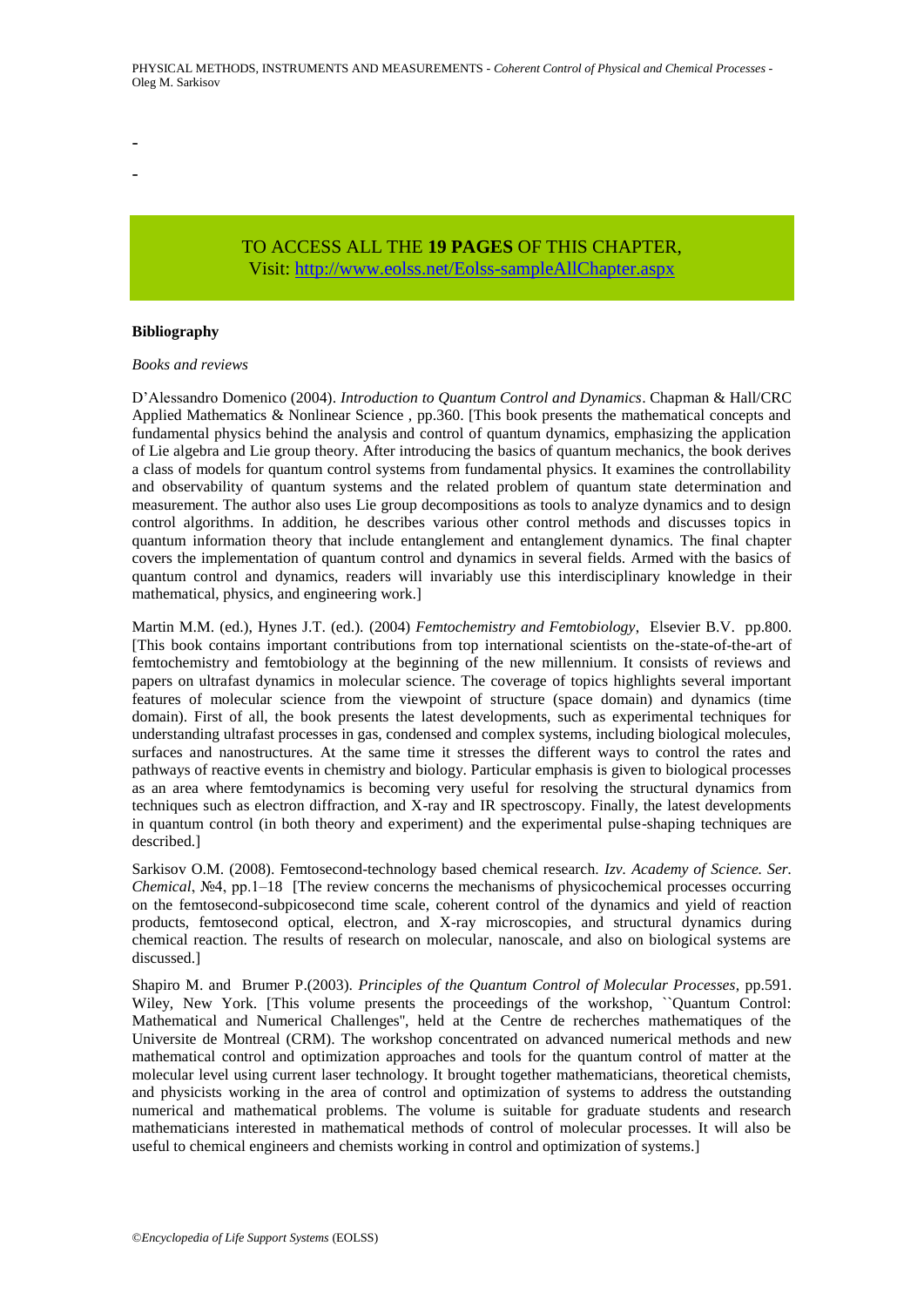PHYSICAL METHODS, INSTRUMENTS AND MEASUREMENTS - *Coherent Control of Physical and Chemical Processes* - Oleg M. Sarkisov

#### *Articles*

Assion A., Baumert T., Bergt M., Brixner T., Kiefer B., Seyfried V., Strehle M., Gerber G. (1998). Control of chemical reactions by feedback-optimized phase-shaped femtosecond laser pulses. *Science*, **282**, 919–922.

Brumer P. and Shapiro M. (1986). Quantum interference in the control of molecular processes. *Chem*. *Phys. Lett*., **126**, 541– 546; **139**, 221. [A method of controlling product ratios in unimolecular reactions using the coherence of lasers is presented. Theory, computational results on diatomic and polyatomic molecules, and an outline of a proposed experiment are included.]

Gardoza D., Baertschu M., Weinacht T. (2005). Understanding learning control of molecular fragmentation.*Chem. Phys. Lett* . **411**, 311. [It was shown that variation of the amplitudes and phases can be used for generation of different fragment ions and, therefore, for optimization of the product yield ratio.]

Konorov D.A., Sidorov-Biryikov A., Buggar I., Chorvat Jr. D., Chorvat D., Zhelticov A.M. Quantumcontrolled color: chirp- and polarization-sensitive two-photon photochromism of spiropyrans in the solid phase. *Chem. Phys. Letters*, **381**, 583-578 (2003). [Researchers observed asymmetrical changes in the product yield depending on the chirp sign and concluded that the phase characteristics of the femtosecond excitation pulse have a strong effect on the quantum yield of the reaction.]

Lindenberg A.M., Kang I., Johnson S.L., Falcone R.W., Heimann P.A., Chang Z., Lee R.W., Wark J.S. (2002). Coherent control of phonons probed by time-resolved X-ray diffraction. *Optics Letters*, **27**, No.10, 869-871. [Time-resolved X-ray diffraction with picosecond temporal resolution is used to probe the product state of a coherent control experiment in which a single acoustic mode in a bulk semiconductor is driven to large amplitude or canceled out.]

Sarkisov O.M., Gostev F.E., Shelaev I.V., Novoderezhkin V.I., Gopta O.A., Mamedov M.D., Semenov A.Yu., Nadtochenko V.A. (2006). Long-lived coherent oscillations of the femtosecond transients in cyanobacterial photosystem. *Phys. Chem. Chem. Phys*., **8**, 5671-5678. [The system exhibits concurrent photo induced proton transfer and cleavage of the  $C$ — $O$  bond followed by respective conformational changes.]

Sarkisov O.M.. (2006). Femtosecond process in molecular systems. *Izv. Akad. Nauk Sci.Physics*, **3**, 412- 417 (*Bull .Russ.Acad. Sci. Physics,* **70**, 468 (Engl.Transl.)) [Study of the relaxation dynamics of excited electrons in single-wall carbon nanotubes in suspension.]

Tannor D.J., Kosloff R., Rice S.A. (1986). Coherent Pulse Sequence Induced Control of Selectivity of Reactions: Exact Quantum Mechanical Calculations. *J. Chem. Phys*., **85**, 5805-3820. [The authors suggested a "pump-dump" technique.]

Vetter F., Plewicki M., Lindinger A., Merli A., Weber S.M., Woste L.(2005). Optimized isotope-selective ionization of <sup>23</sup>Na<sup>39</sup>K and <sup>23</sup>Na<sup>41</sup>K by applying evolutionary strategies. *Phys. Chem. Chem. Phys*., **7,** 1151. [It was shown that coherent control can be used for controlling the wave-packet motion dynamics if the frequency of incident light is equal to the frequency of vibrational transitions.]

#### **Biography Sketch**

**Oleg Mikhailovich Sarkisov** currently is the Professor of Chemistry and vice director at the Institute of Chemical Physics of the Russian Academy of Sciences and the Professor at the Faculty of Molecular and Biological Physics of Moscow Institute of Physics and Technology. He received his MS degree from Moscow Institute of Physics and Technology (1967) and his Ph.D. from the Institute of Chemical Physics of the Russian Academy of Sciences (1971). In 1981 he obtained the degree of Doctor of Physical and Mathematical Sciences, in 1984 he obtained the diploma of Full Professor. Since 1983 up to now, he is the head of the Laboratory of Laser Photochemistry and Spectroscopy. Since 1997 up to now, he is vice director of the Institute. The author of more than 200 publications. Oleg M. Sarkisov is the Member of Scientific Council on "Chemical Kinetics and Structure" of the Russian Academy of Sciences; Chairman of chemical dynamics section of Scientific Council on " Chemical dynamics" of Russian Academy of Sciences; the Member of Russian Committee of International Geosphere-Biosphere Programme. He is the supervisor of more than 30 post-graduate students and post- doctoral fellows. O.M. Sarkisov is the